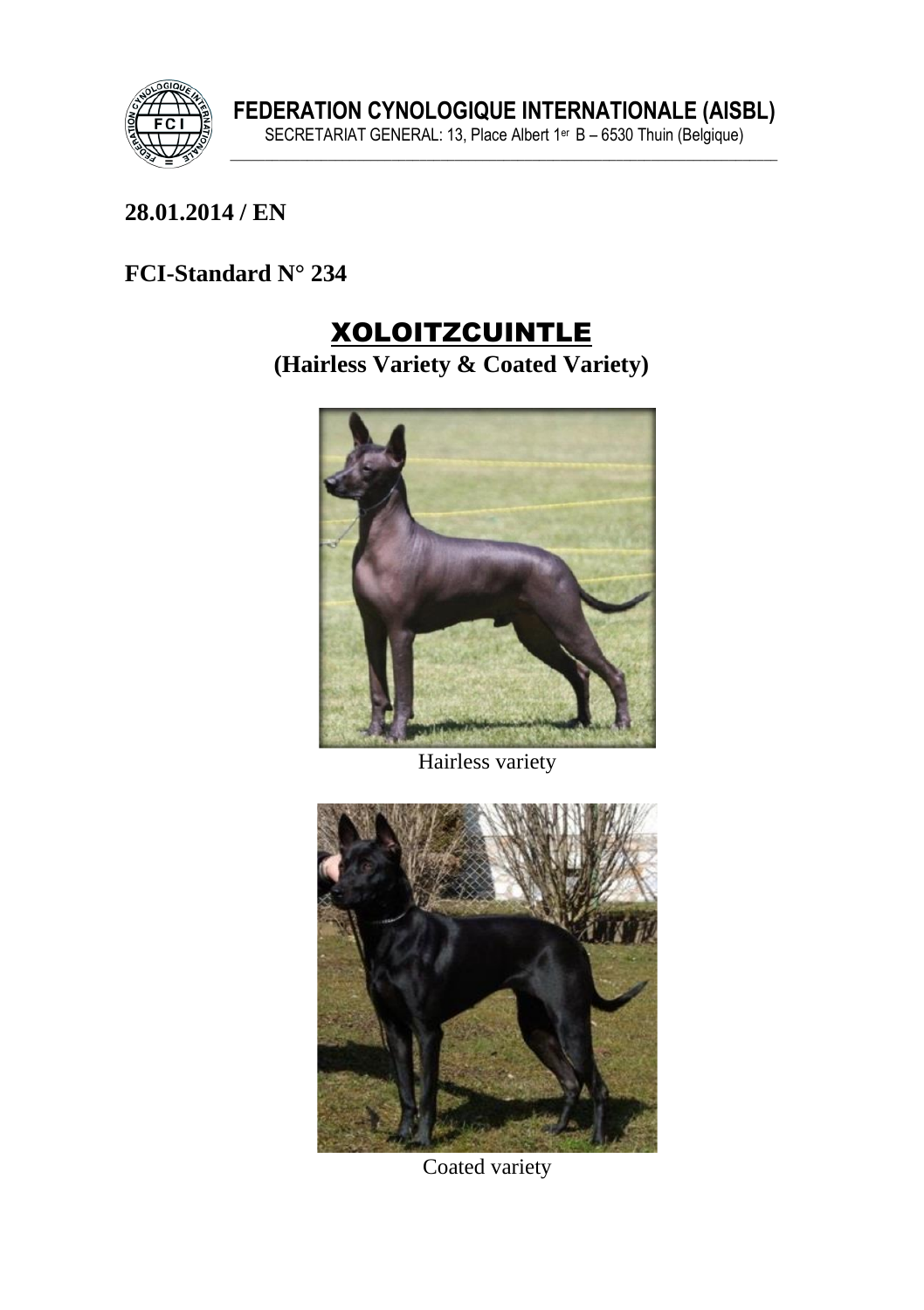**TRANSLATION**: Federación Canófila Mexicana, A.C. Official language (ES). Revised by Renée Sporre-Willes.

**ORIGIN**: Mexico.

#### **DATE OF PUBLICATION OF THE OFFICIAL VALID STANDARD**: 08.10.2012.

| <b>UTILIZATION:</b> Standard Size: Watchdog. |  |
|----------------------------------------------|--|
| Intermediate Size: Watchdog.                 |  |
| Miniature Size: Companion Dog.               |  |

**FCI-CLASSIFICATION**: Group 5 Spitz and Primitive Types. Section 6 Primitive Type. Without working trial.

**PREAMBLE:** The gene that produces the absence of hair is dominant. Nevertheless, some puppies are born with a coat. The hairless to hairless breeding will produce the least numbers of coated dogs therefore this has been preferred. It has been proven that this breeding maintains and improves the quality of the breed.

For providing genetic diversity, well-constructed coated Xoloitzcuintles, with excellent type, conformation, standard accepted colours and coat, may be used for breeding purposes.

The breeding between two coated Xoloitzcuintles is not permitted.

Xoloitzcuintle coated breeding stock must be the offspring of registered parents with at least three generations of hairless to hairless breeding. The coated variety must be evaluated as a true breed at dog shows, to be able to be bred to hairless dogs only.

**BRIEF HISTORICAL SUMMARY**: Their origin dates far back in history. The meat of the Xoloitzcuintle or Xoloitzcuintli in Nahuatl language, Xoloitzcuintle in Spanish was considered a delicacy in pre Hispanic Mexico, eaten by the indigenous Mexicans in special ceremonies as a ritual to their beliefs and was regarded as a representative of the god "Xolotl", from which its name obviously originates.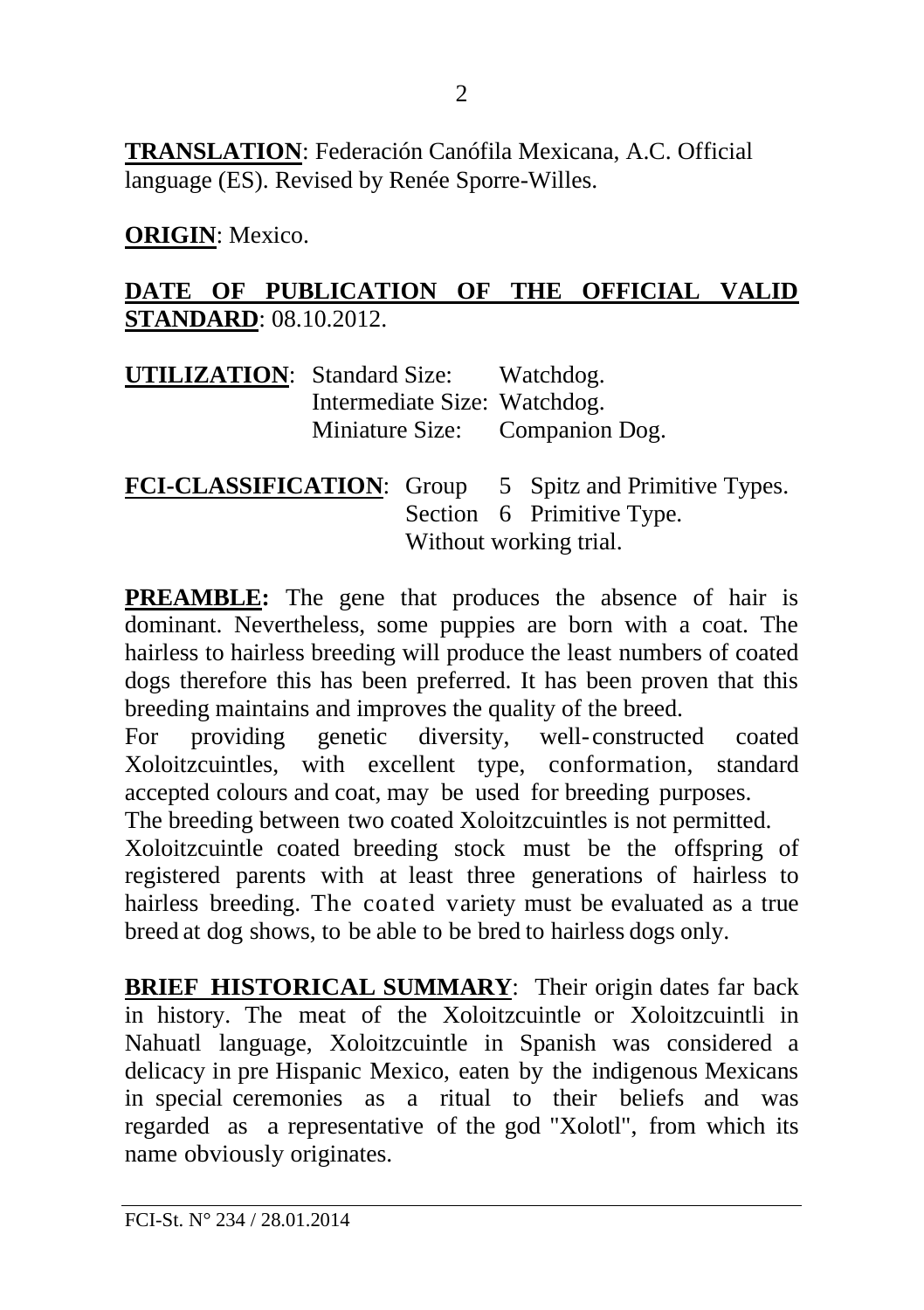Its task was to guide the souls of the dead to their eternal destination. Therefore, the dog became scarce, reaching a point of near extinction. The Federación Canófila Mexicana (Mexican Kennel Club) rescued this native breed and has used the Xoloitzcuintle on its logo since 1940. The hairless variety of the breed is also known by the name "perro pelón mexicano" (Mexican Hairless Dog). The coated variety was known by the natives as "itzcuintle".

#### **GENERAL APPEARANCE**:

The Xoloitzcuintle is an ancient natural primitive dog, modelled by evolution, going by the general conformation, it is a very attractive slim and elegant dog, moderate in all aspects, that express speed, harmony and strength without appearing coarse, possess a clean cut outline, it has a well-proportioned body, chest is ample, ribs well sprung, limbs and tail are long. There are two varieties in the breed, hairless and coated, both identical in conformation except for coat and dentition.

Hairless variety: The most important characteristic is the complete or almost complete lack of any hair in the body, with a smooth and soft skin. The particular feature is that the dentition is nearly always incomplete, associated to the congenital hairless gene.

Coated variety: A very attractive, completely short coated dog. Coat should be tight, flat and smooth with no undercoat. The coated variety should have the same harmonious proportions as the hairless variety in conformation, the dentition must be complete (42 teeth) normally developed and in a normal position.

**IMPORTANT PROPORTIONS**: The body, measured from the point of shoulder to the point of buttock and from the highest point of the withers to the ground, is slightly longer than high: approximately 10:9. Females may be slightly longer than males due to their reproductive function. The skull and the muzzle are approximately of equal length.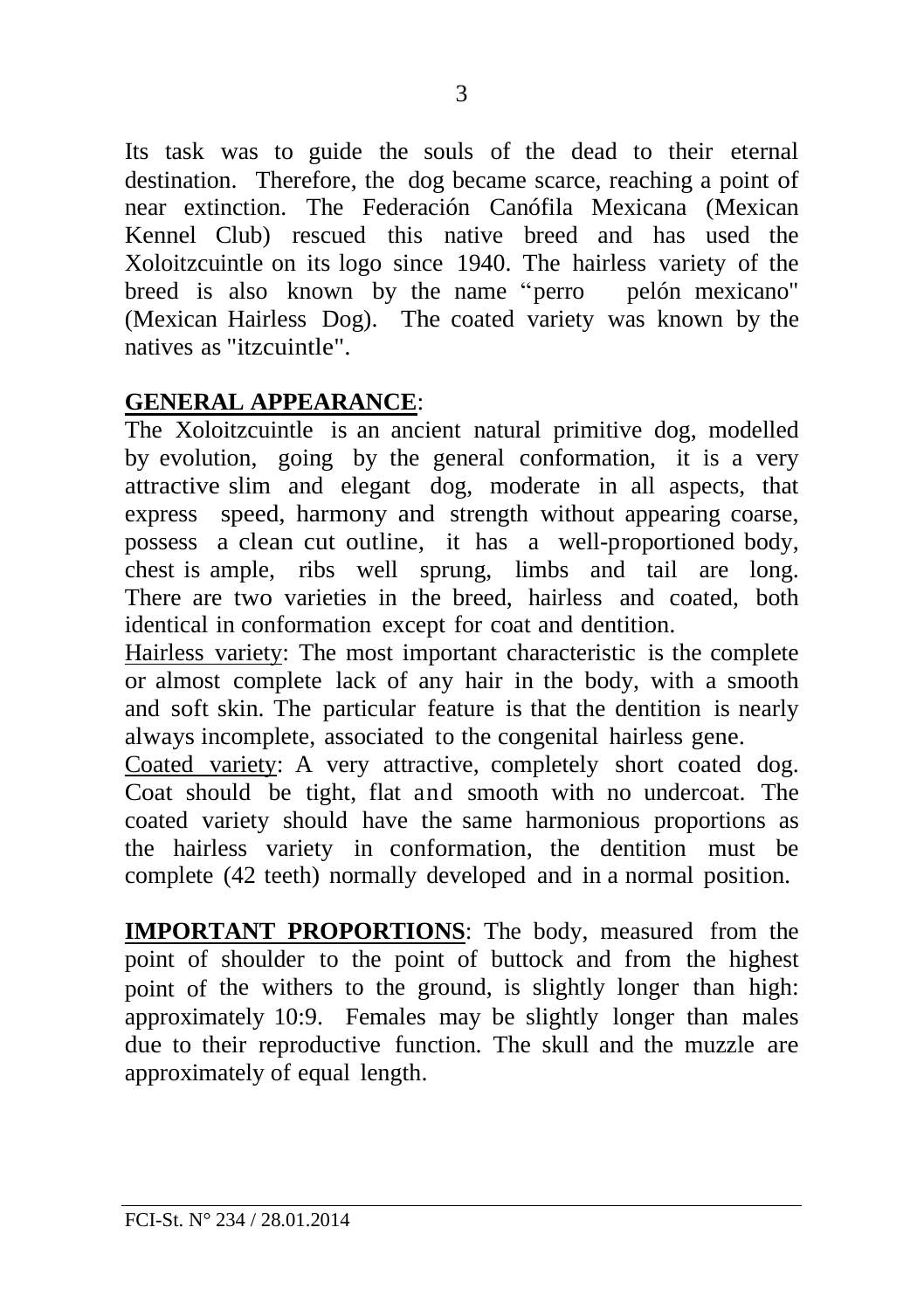There are three sizes in the breed, all lean and sturdy, wellmuscled, with a spacious ribcage and moderate bone, the outline is rectangular and the distance from the elbow to the ground is equal to or slightly greater than the distance from the withers to the elbow.

**BEHAVIOUR AND TEMPERAMENT:** The Xoloitzcuintle is a silent and c alm dog, cheerful, alert and intelligent, he might be suspicious toward strangers, he is a good watchdog and an excellent companion. He is never aggressive. The coated variety should be equal in every aspect.

# **HEAD**

# CRANIAL REGION:

Skull: Broad and strong, wedge-shaped. Seen from above it is wide and elegant; tapering towards the muzzle with an occipital protuberance that is not well-defined. The skull and muzzle planes are almost parallel.

Stop: Slight, but well defined.

# FACIAL REGION:

Nose: The nose should be dark in dark-coloured dogs. It can be brown or pinkish in bronze-coloured dogs, spotted in spotted dogs.

Muzzle: Seen from the side, the muzzle is straight and the upper and lower jaws are square and very strong The tongue is generally pink but may have black markings, spots or marks, which is a common characteristic of the breed. The tongue is always inside the mouth, a paralyzed tongue hanging outside the mouth is disqualifying.

Lips: Tight and close fitting.

Jaws / Teeth: Both varieties: with strong jaws. The incisors should close perfectly in a scissor bite with the superior incisors overlapping; the interior surface of the superior incisors touching the external surface of the lower incisors, set square to the jaw. A level bite, edge to edge, is also permitted. Hairless variety: Complete set of incisors is preferred.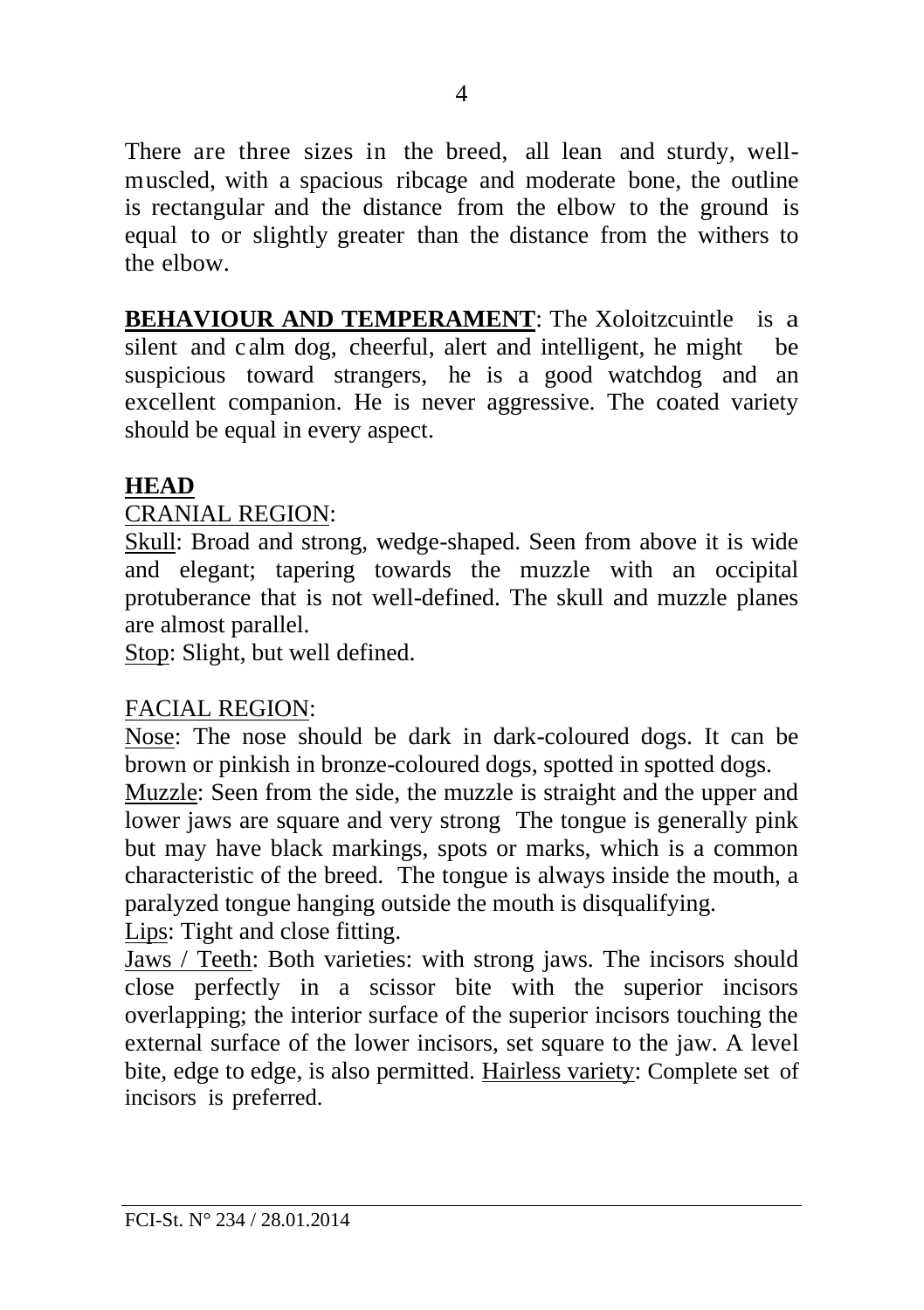The absence of a few incisors, canines, molars, pre-molars or rotated teeth should not be penalized, as many dogs do not have deep roots. Genetically, the absence of hair is closely linked to the absence of teeth. Coated variety: Full dentition (42 teeth), a scissor or pincer bite is required, normally developed and normally positioned teeth. Cheeks: Slightly developed.

**EYES**: Medium size, almond-shaped, with an alert and very intelligent expression. The colour varies according to the skin/coat colour in black, brown, hazel, amber or yellow tones. Darker colours are preferred and both eyes should match. The eyelids should be well-pigmented black, brown or grey in dark-coloured dogs. Lightcoloured or pink eyelids are tolerated in light-coloured dogs but this is not a desirable colour.

**EARS**: In both varieties the ears are long, large, expressive and very elegant and of fine texture; they are reminiscent of "bat" ears. They should be held erect when alert. In the alert position their axis should be 50 – 80 degrees from horizontal. Both ears should be in the same position, when alert. Droopy or cropped ears are disqualifying.

**NECK**: In both varieties the neck is carried high, smooth and dry. Slightly arched. Proportionately long. Slim, flexible, well-muscled and very elegant. The skin on the neck is firm, elastic and closefitting, without dewlap. Puppies show folds which disappear with age.

**BODY**: Strongly built.

Topline: Perfectly straight and level.

Back: Short, strong and firm.

Loin: Strong and muscular.

Croup: Profile should be slightly convex with an inclination of approximately 40 degrees to the horizontal.

Chest: Seen in profile it is long and deep, descending to the elbows. The ribs are well sprung, not exaggerated, nor flat. Seen from the front the upper chest is of good breadth. The point of the sternum should not protrude.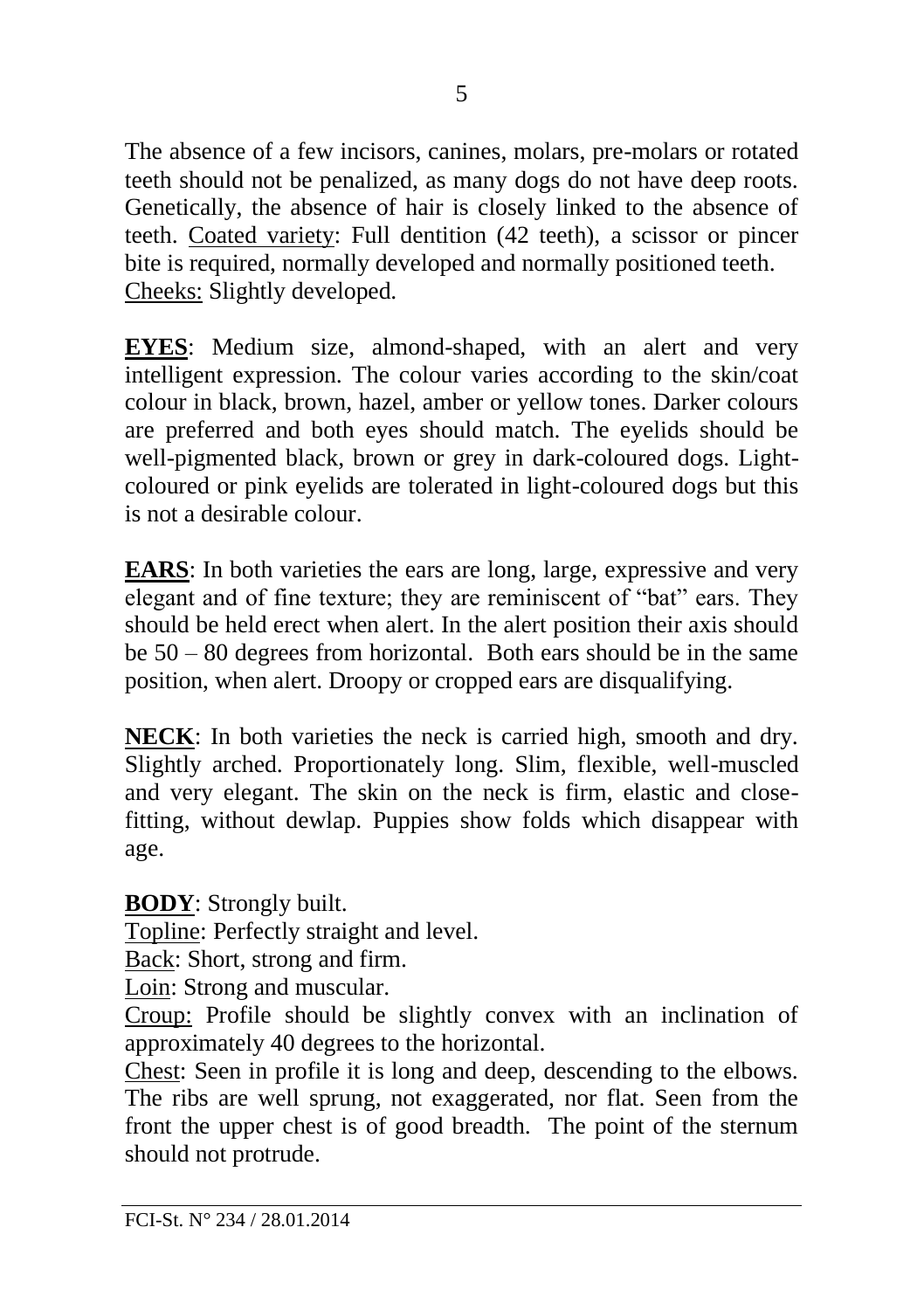Underline and belly: Graceful line. Abdomen muscled and moderately tucked up.

**TAIL**: Long, thin and may have some tufts of hair, tapering from the base to the tip in the hairless variety, and completely covered with short hair in the coated variety. In movement, it is carried up in a curve, never touching the back. When resting, it should hang with a slight curve at the end. Sometimes it is placed between the legs due to cold temperatures. The tail should nearly reach the hock. The tail set should be an extension of the croup when the dog is at rest.

# **LIMBS**

#### FOREQUARTERS:

Shoulder: Flat and muscled with good scapula-humeral angulation which allows a long, free and elegant stride.

Elbow: Strong and firm. They fit close to the chest, never turned outwards.

Forearm: Forelegs seen from the front are straight and perpendicular to the ground.

Metacarpus (Pastern): Firm and almost perpendicular.

Forefeet: Of medium length (hare's foot) with toes arched and close together, may have short coarse hairs in the Hairless variety, and be covered with short hair in the Coated variety. Nails are black in darkcoloured dogs, and lighter in bronze or blond dogs. The nails should be trimmed. The foot pads are strong and very resistant to any terrain. The inter-digital membranes are well-developed. Dewclaws should not be present on all four limbs except in countries where it is illegal to remove them.

# HINDQUARTERS:

General appearance: The hindquarters should be strong and wellmuscled. Seen from behind they are perfectly straight and parallel and never close. The angle of the pelvis to the upper thigh joint, stifle and hock, are adequately open to permit both free and strong movement of the legs.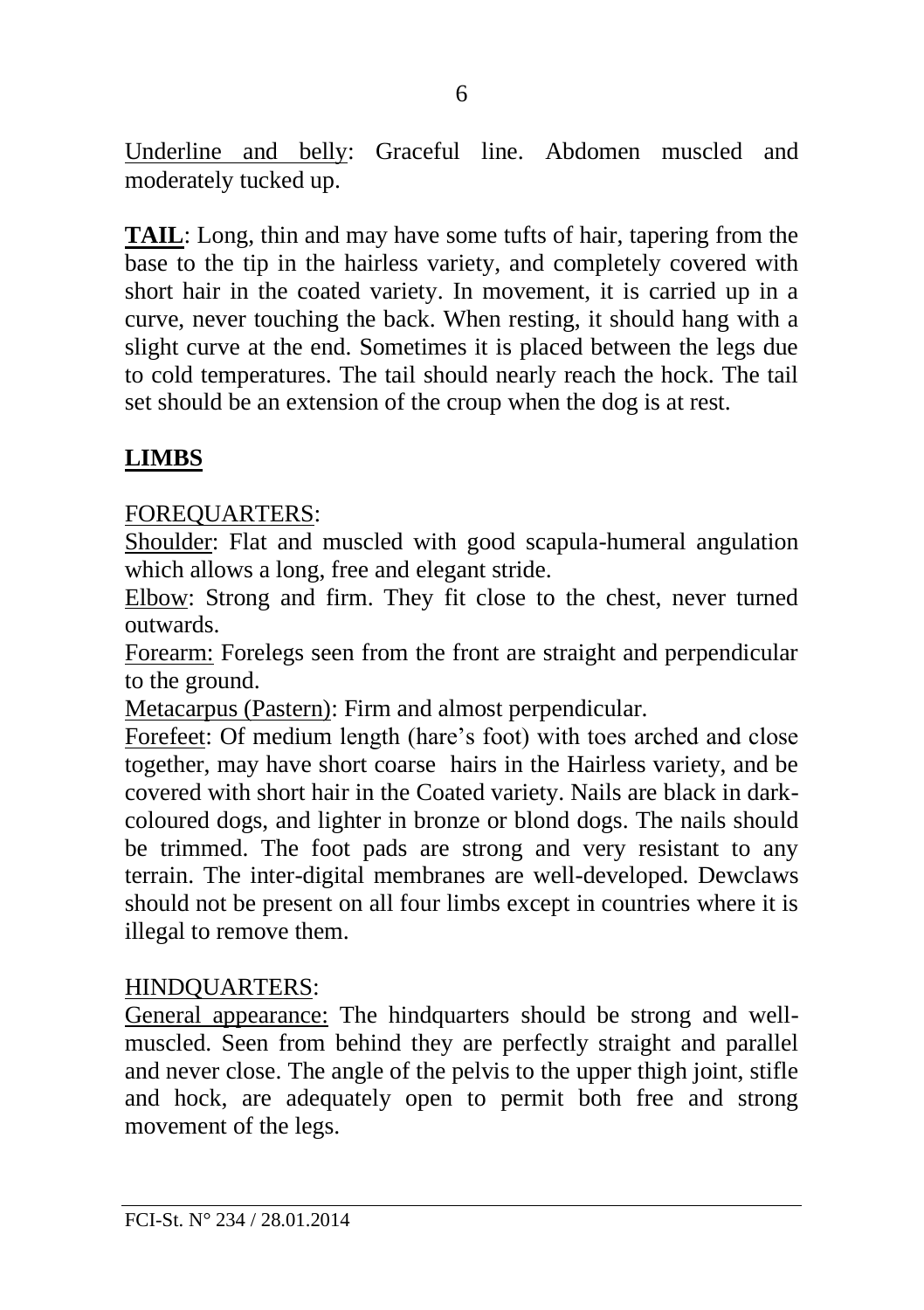Thigh: Well-muscled. Stifle (Knee): With a moderate bend. Hock joint: Cow hocks are highly undesirable. Hind feet: As forefeet.

**GAIT / MOVEMENT**: The dog should move freely with a long, elegant, springy step; the trot is quick and flowing with head and tail carried high. Hindquarters with free and strong movement.

# **SKIN**:

Hairless Variety: Due to the total absence of hair, the skin of this breed is of great importance. It is smooth, sensitive to touch and feels warmer because of direct heat emission due to the lack of hair: however, its body temperature is the same as in other dogs with hair. The difference with haired breeds, which disperse body heat through natural ventilation, is that the skin requires more care from exposure to the sun and elements due to its lack of natural protection. Accidental scars are not penalized. The dog tends to sweat through its feet (foot pads and inter-digital membranes), which is why it seldom pants, except in extreme heat. It should be free of obvious skin problems.

Coated Variety: The skin of the coated variety is smooth and must be completely covered with hair.

# **COAT**

#### Hair:

Hairless variety: The characteristic of this breed is the total lack of hair on the body (hairless or nude dog) although there are some short, coarse thick hairs of any colour on the forehead and back of the neck that should never be longer than 2.5 centimetres and should never form a long, soft topknot. It is common to find coarse hair on the feet and on the end of the tail; however its absence should not be penalized.

Coated Variety: This variety has hair all over its body. It can be expected to have very little hair on its belly and inside the rear legs.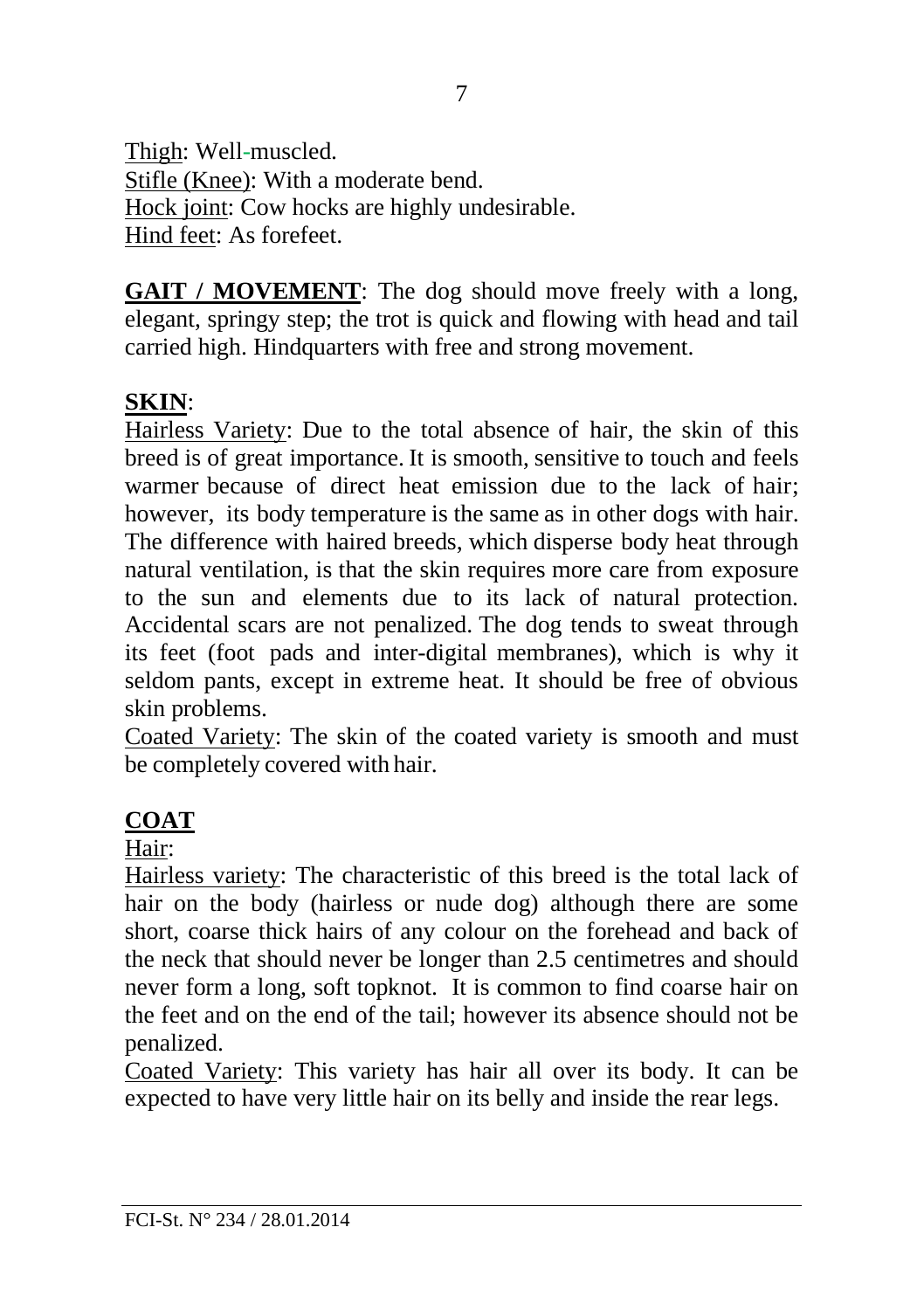The hair should be short, flat, preferably smooth and with no undercoat.

#### Colour:

Hairless variety: Solid, uniform, dark coloured skin is preferred. The range includes black, blackish grey, slate grey, dark grey, reddish, liver, bronze or blond. There may also be spots of any colour, including white markings.

Coated Variety: Solid, uniform, dark colours are preferred. The range includes black, blackish grey, slate grey, dark grey, reddish, liver, bronze or blond. There may also be spots of any colour, including white markings.

#### **SIZE**:

There are three sizes for males as well as females.

Standard variety: From 46 to 60 centimetres, tolerance of +2 cms in top quality dogs.

Intermediate variety: From 36 to 45 centimetres.

Miniature variety: From 25 to 35 centimetres.

**FAULTS**: Any departure from the foregoing points should be considered a fault and the seriousness with which the fault should be regarded should be in exact proportion to its degree and its effect upon the health and welfare of the dog.

- Very broad head.
- Slack, loose or wrinkled skin in adult dogs.
- Loose, slack or wrinkled skin on the neck in adult dogs.
- Excessive dewlap.
- Light coloured, round or protruding eyes.
- Sunken (lordosis) or arched (xifosis) back.
- Steep croup.
- Excessively cow hocked.
- Tail tightly curled over the back.
- Short tail
- Flat feet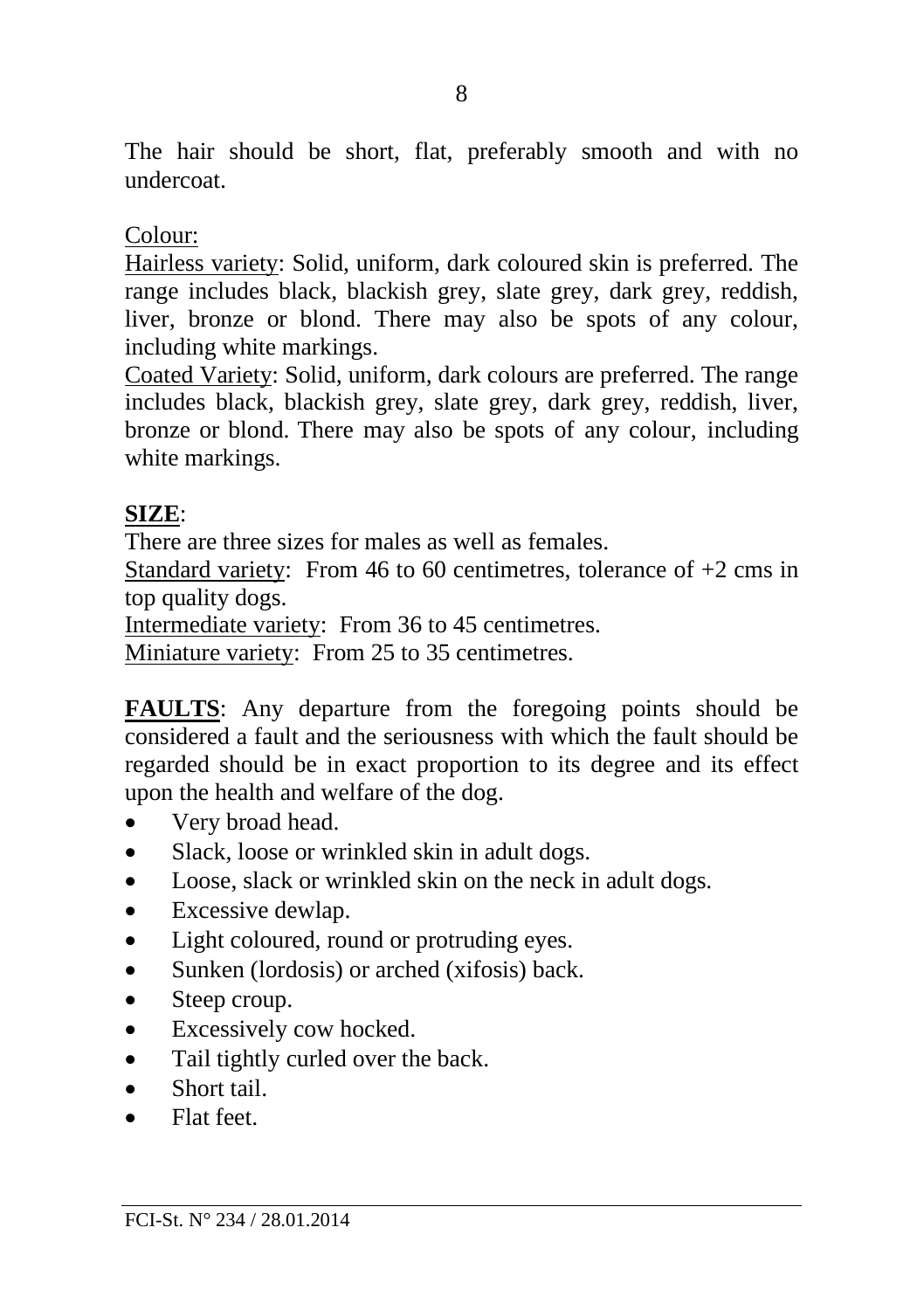# **SEVERE FAULTS**:

• Long narrow body with short legs.

# **DISQUALIFYING FAULTS**

- Aggressive or overly shy.
- Any dog clearly showing physical or behavioural abnormalities.
- Atypical dogs.
- Blindness or deafness
- Any Hairless or Coated Xoloitzcuintle with prognathism or
- enognathism.
- Deviated jaw (very wry mouth).
- Dogs with a poor bite, denoted by poor positioning of the jaws.
- Paralyzed tongue (Outside the mouth).
- Blue eyes or different coloured eyes (Heterocromia).
- Cropped or droopy ears.
- Docked tail, short tail.
- Hair on any part of the hairless varieties body, except slight hair on the head, ears, neck, feet and tail.
- Hair other than short or smooth in the coated variety.
- Albinism.
- Merle colour. Also, any other colour not mentioned in the standard, i.e. black and tan, brindle, white, sable etc.
- Dogs over 62 cm. or under 25 cm.

#### **N.B.**:

- Male animals should have two apparently normal testicles fully descended into the scrotum.
- Only functionally and clinically healthy dogs, with breed typical conformation should be used for breeding.